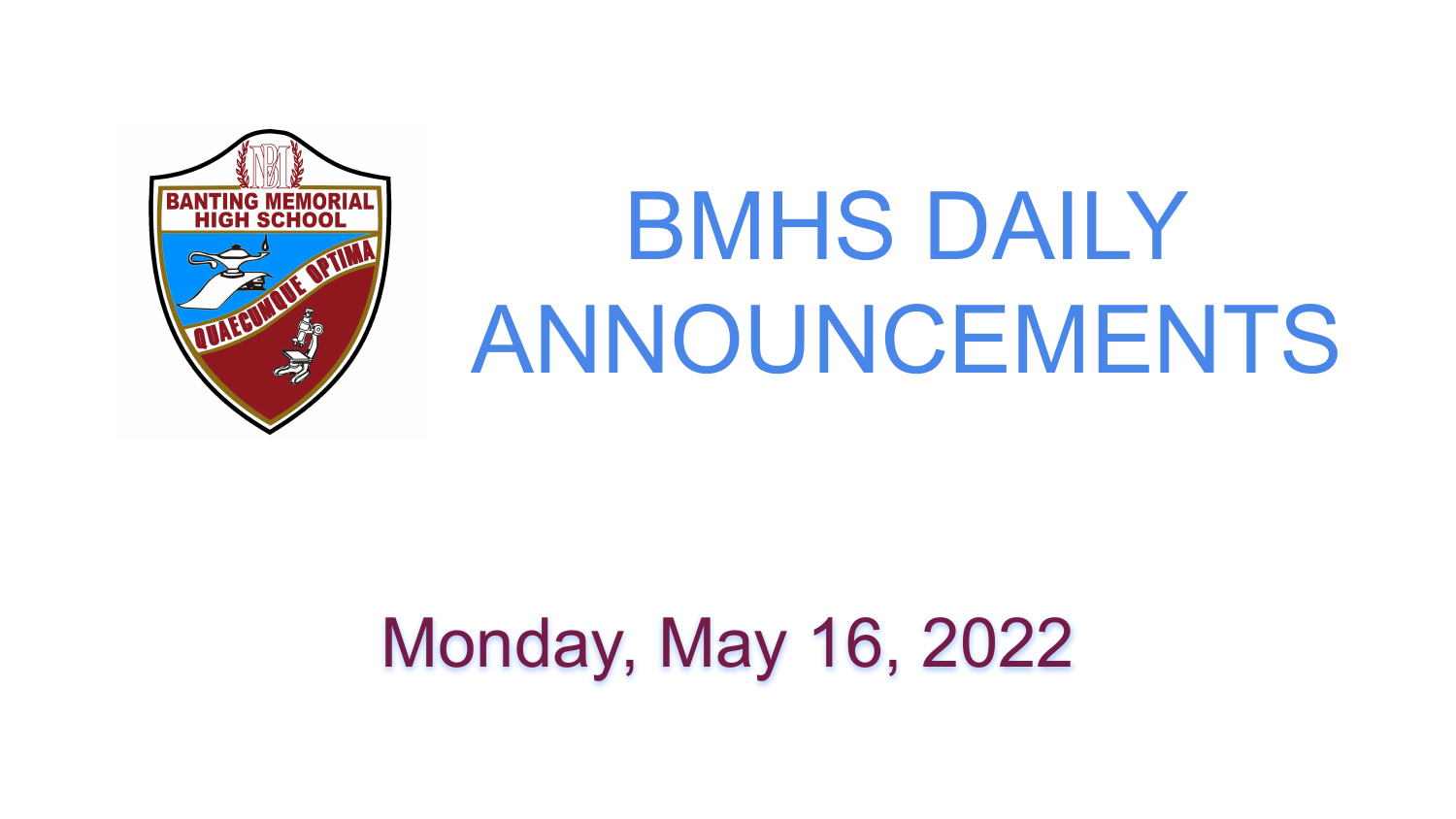#### JOIN YOUR GOOGLE CLASSROOM



Monday, May 16, 2022



Google Classroom

Every student should join their graduating class' Google Classroom to stay up to date with grade specific announcements!

Grade 9 Class of 2025 - 7fdotgt

Grade 10 Class of 2024 - pqn6r6b

Grade 11 Class of 2023 - xmntytr

Grade 12 Class of 2022 - 5kuzhmr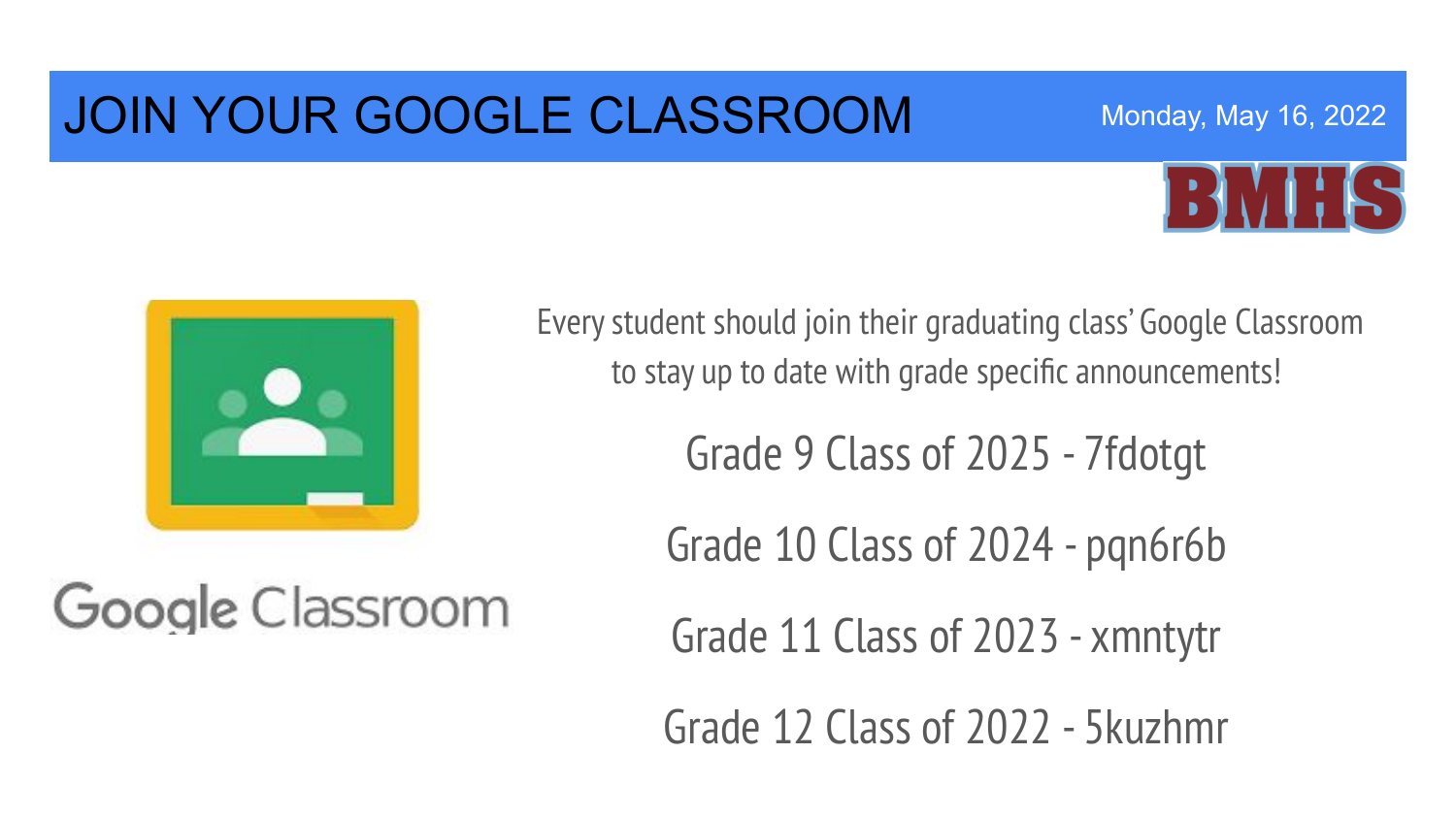

Reminder that all students must complete and pass the daily COVID-19 self-screening tool each day, prior to attending in-person learning.

Students will be asked, upon arrival at school, to confirm that it has been completed. QR Codes will also be posted outside the entrances to the school building.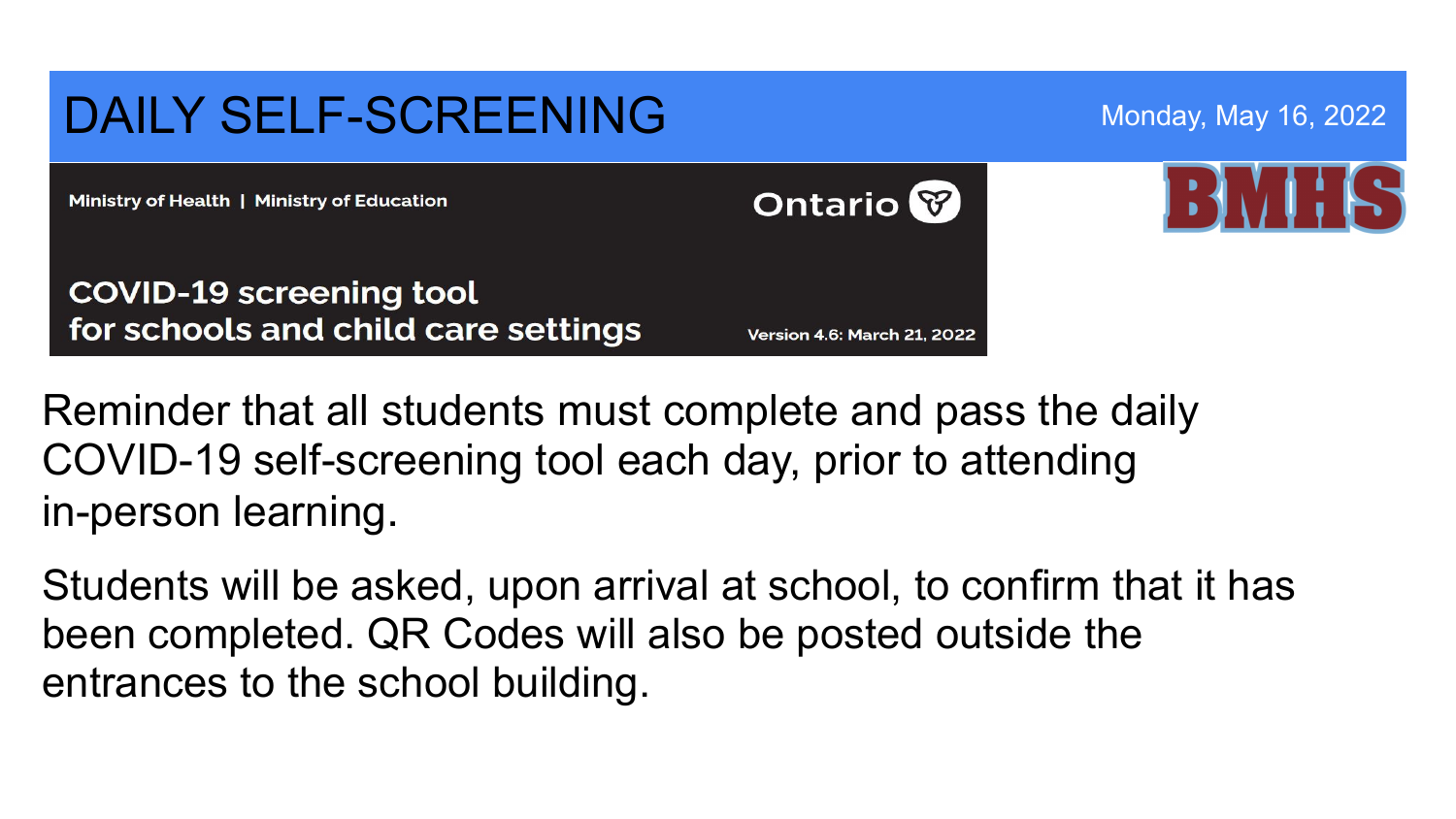#### **LINK CREW Monday, May 16, 2022**



Today is the last day to apply to become a member of Link Crew for next school year!

Links to the online application are in the Class of 2023 and 2024 Google classrooms.



photocredit:whsactivities.org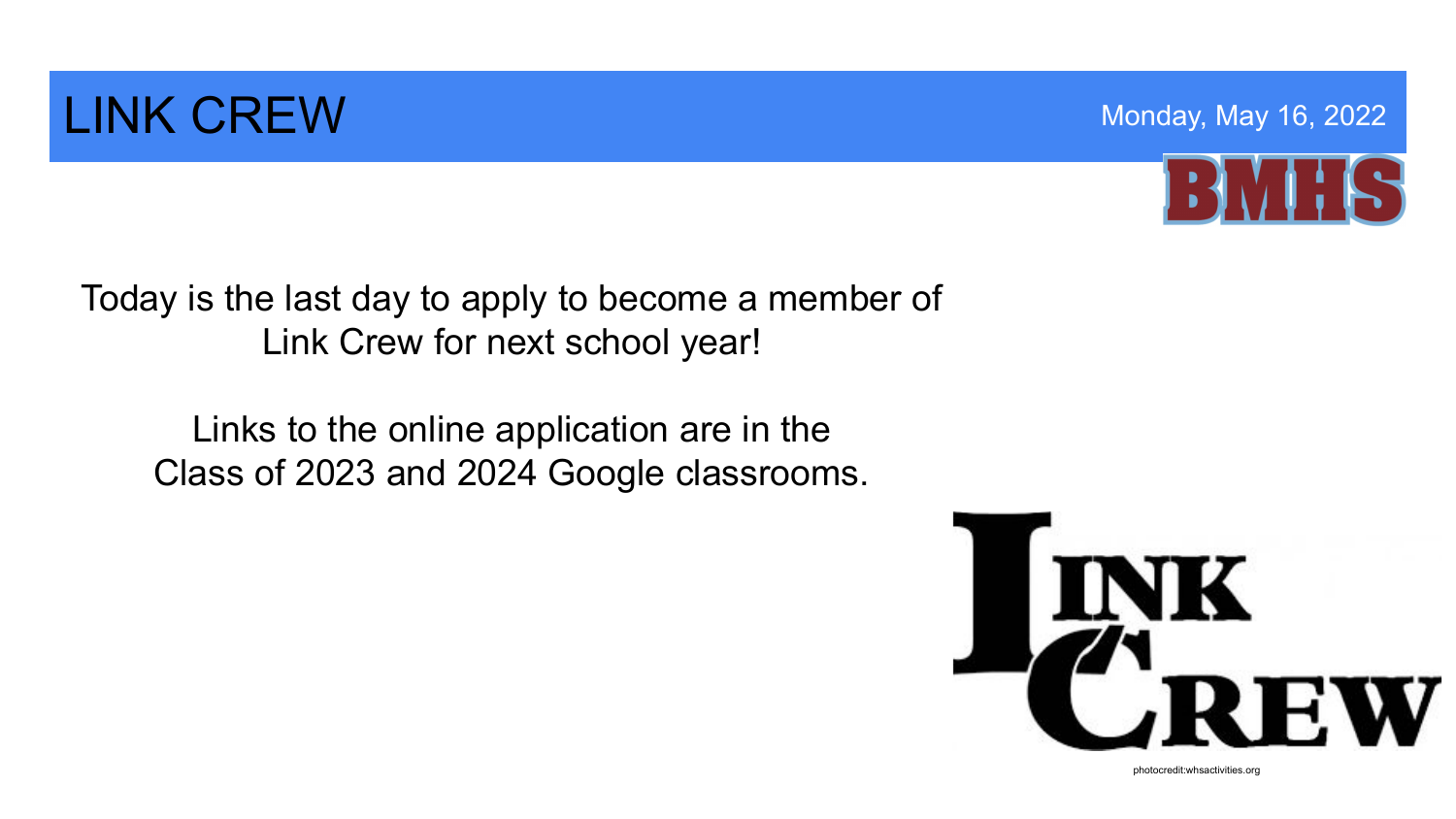#### SOCCER INTRAMURALS Monday, May 16, 2022

Good morning Banting! Just a reminder there are soccer intramurals tomorrow at G.A Wright at lunch, see you there!



photocredit:clipartpanda.com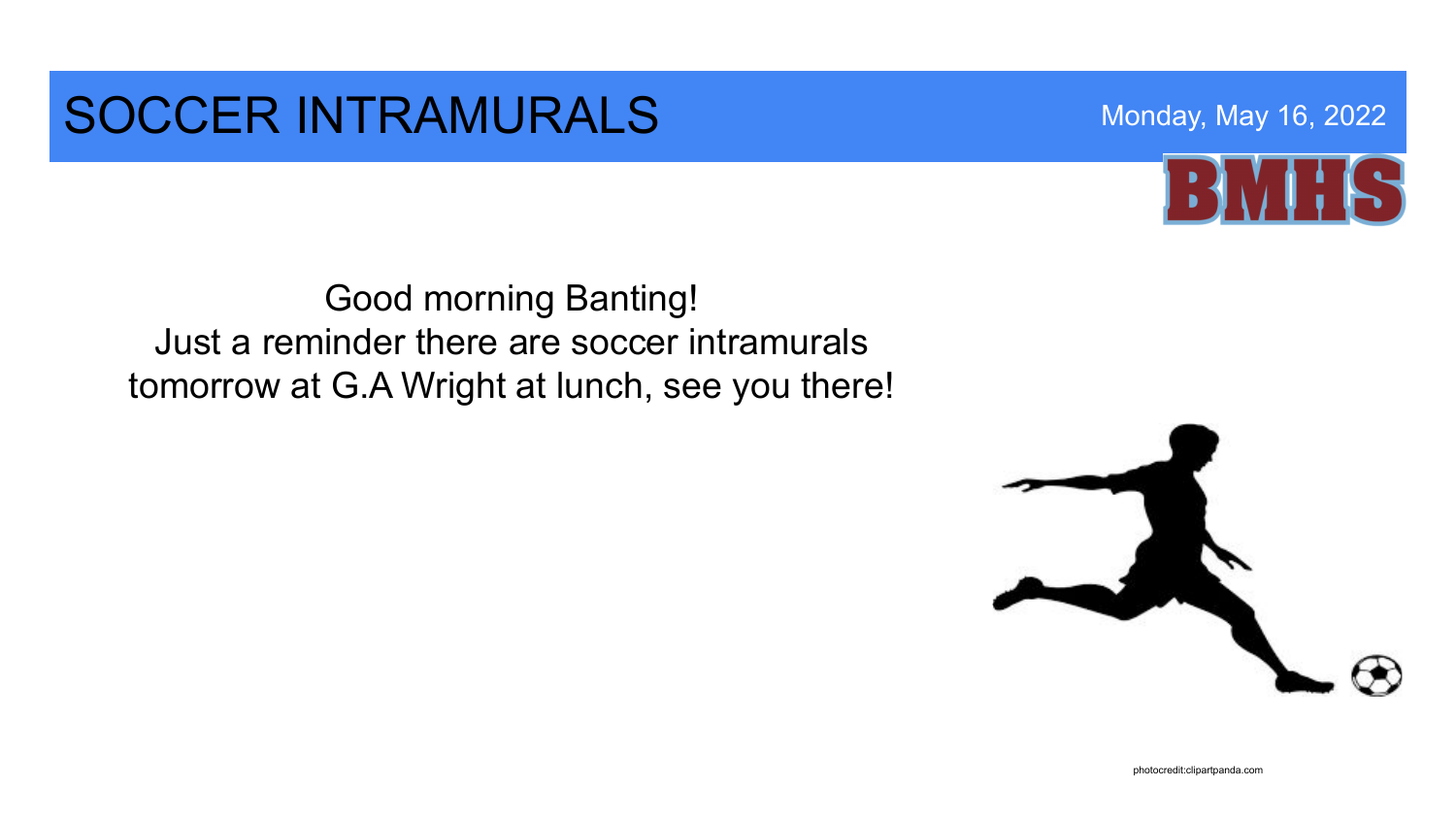### OSSLT MAKE UP WRITING SESSION Monday, May 16, 2022

Just a reminder that students who have not yet completed the OSSLT spring writing have 1 last chance today during period 3 in the library.

Please be sure to attend if you have not completed both parts of the OSSLT test.





photocredit:wrdsb.ca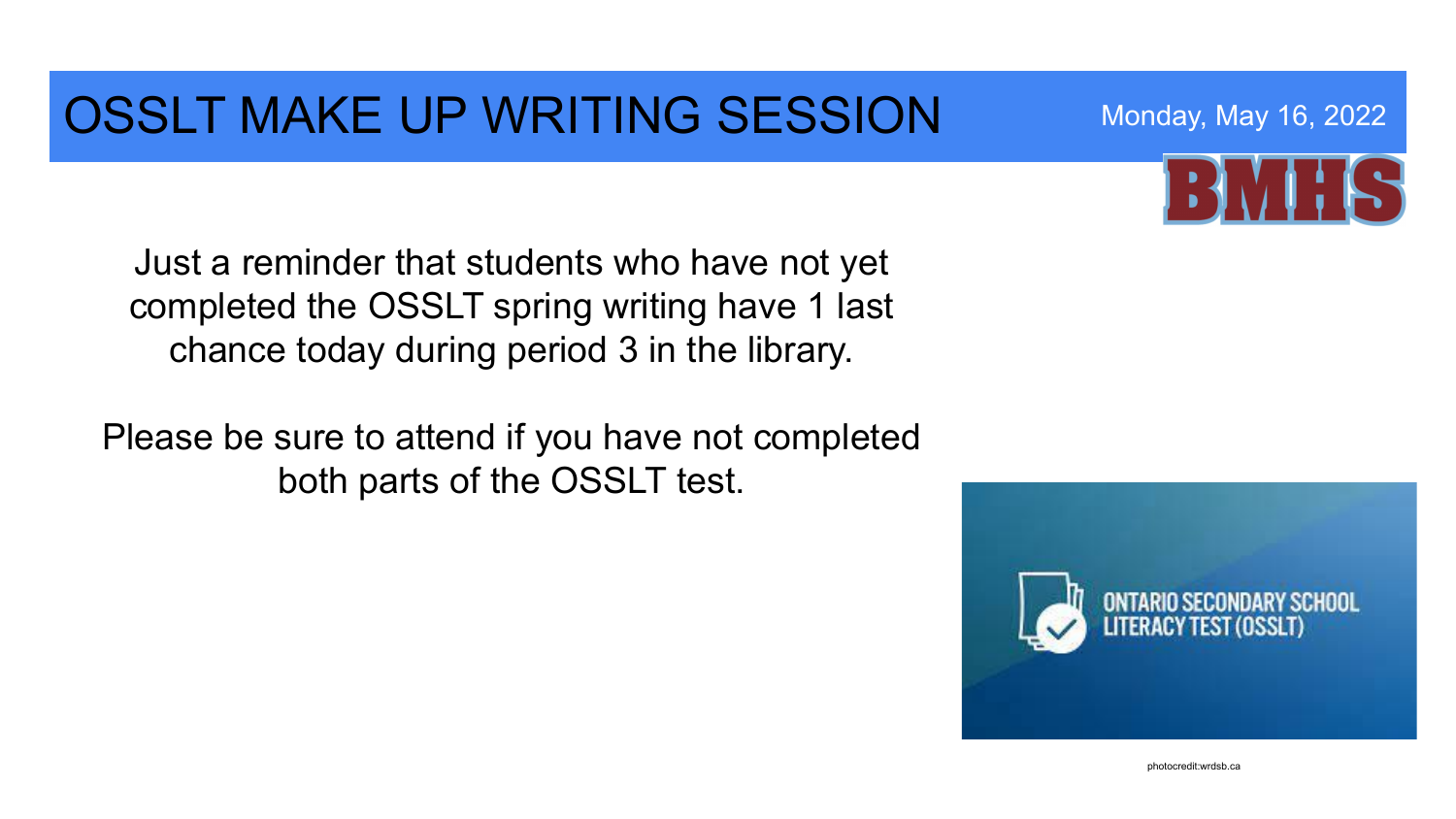#### **JR TENNIS PRACTICE** Monday, May 16, 2022



#### To all JUNIOR TENNIS PLAYERS:

Practice today is CANCELLED due to rain. See you tomorrow.



photocreditclipart-library.com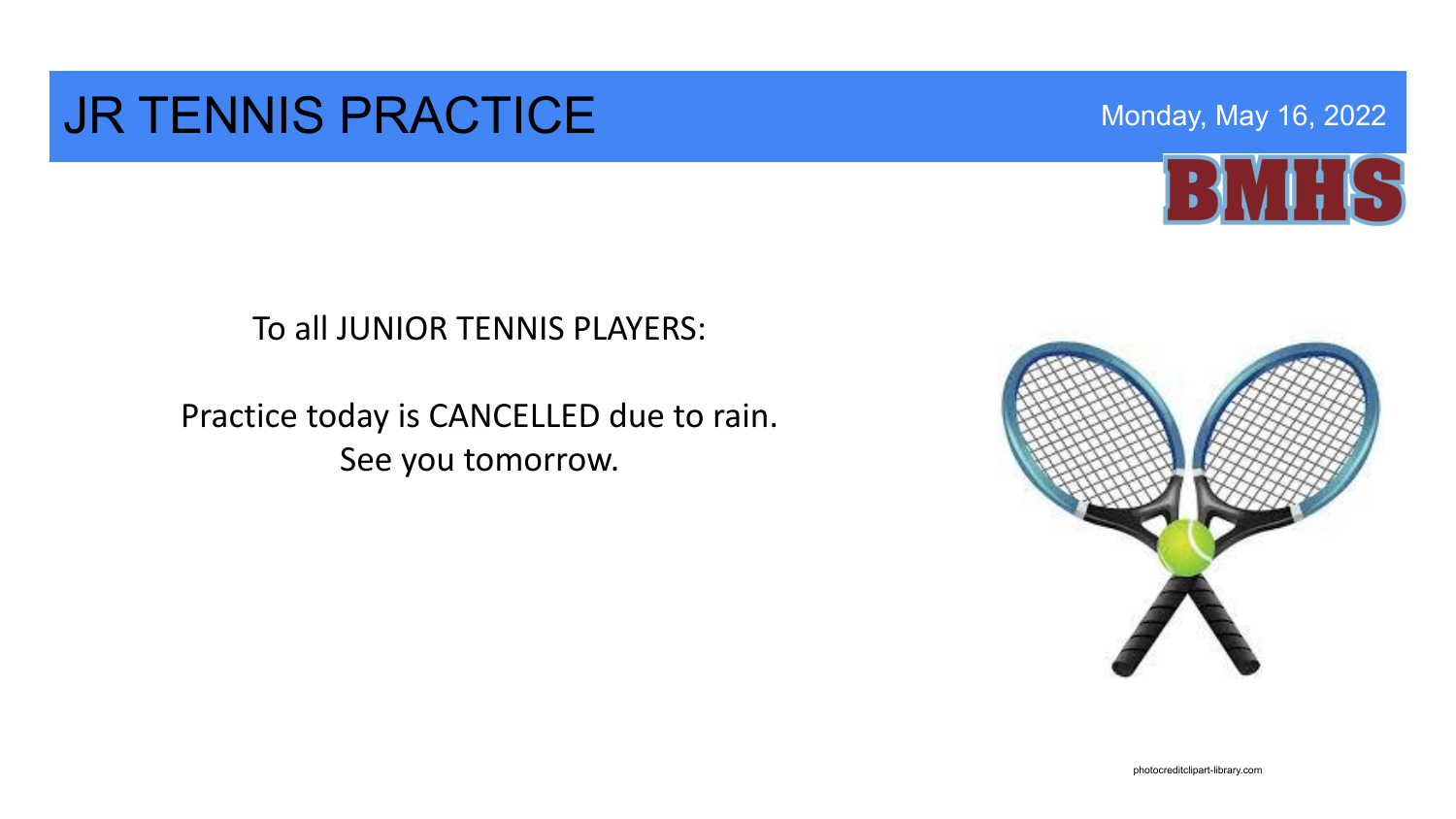#### **PROM TICKETS Monday, May 16, 2022**



#### Attention Grads.

 Prom tickets for Grads that registered to purchase a ticket last week are available for payment on school cash online. Guest tickets are in the process of being approved by administration and will be available soon.



photocredit:clipart-library.com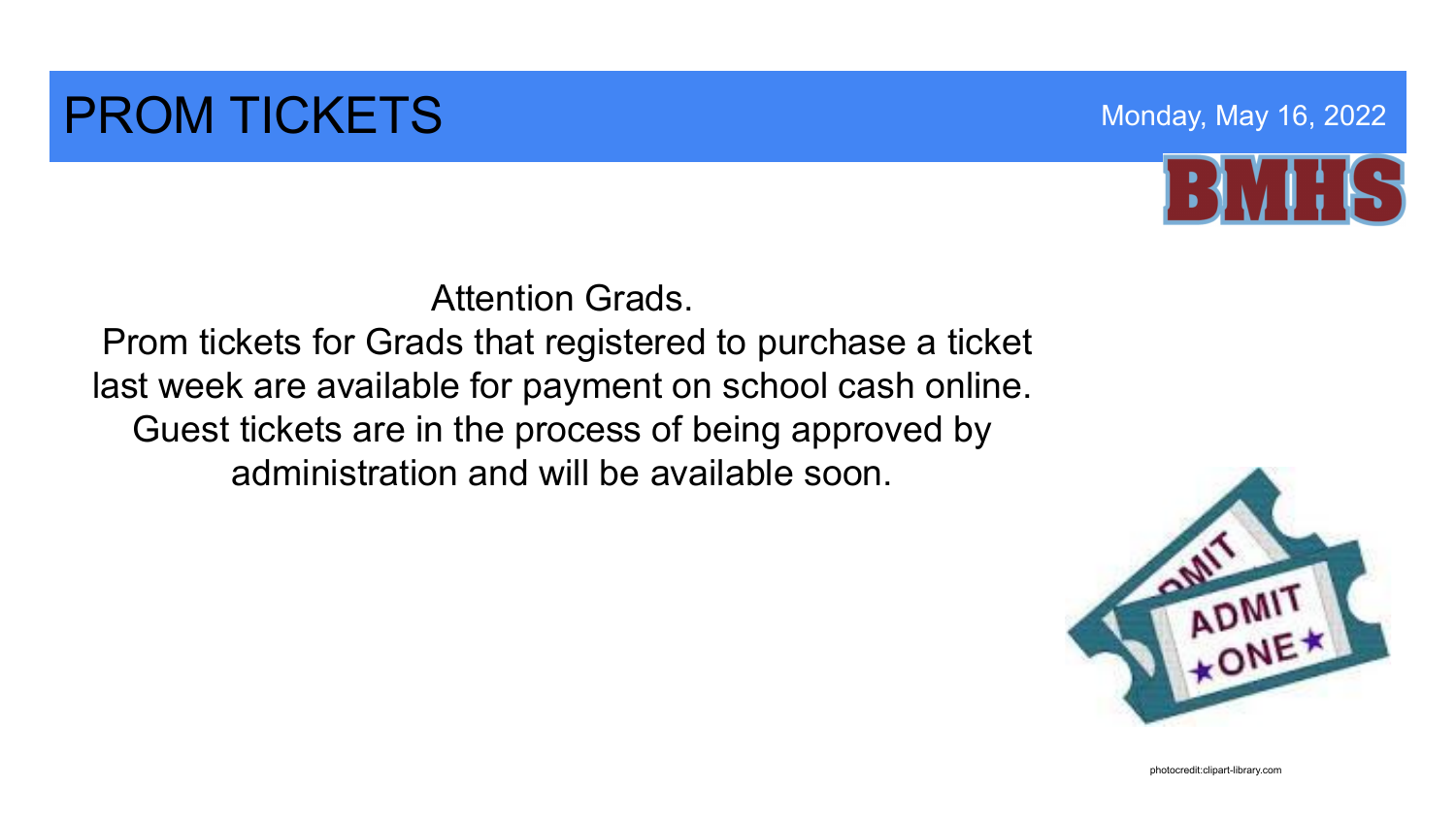### **OPEN MIC MONDAY AND ACCOUNT OF THE UP OF THE MONDAY** MONDAY, May 16, 2022



Are you interested in showcasing your talent in an upcoming Open Mic? We are looking for students to sign up for the May 18<sup>th</sup> Open Mic. Please come to the Art Office in room 206 to sign up.

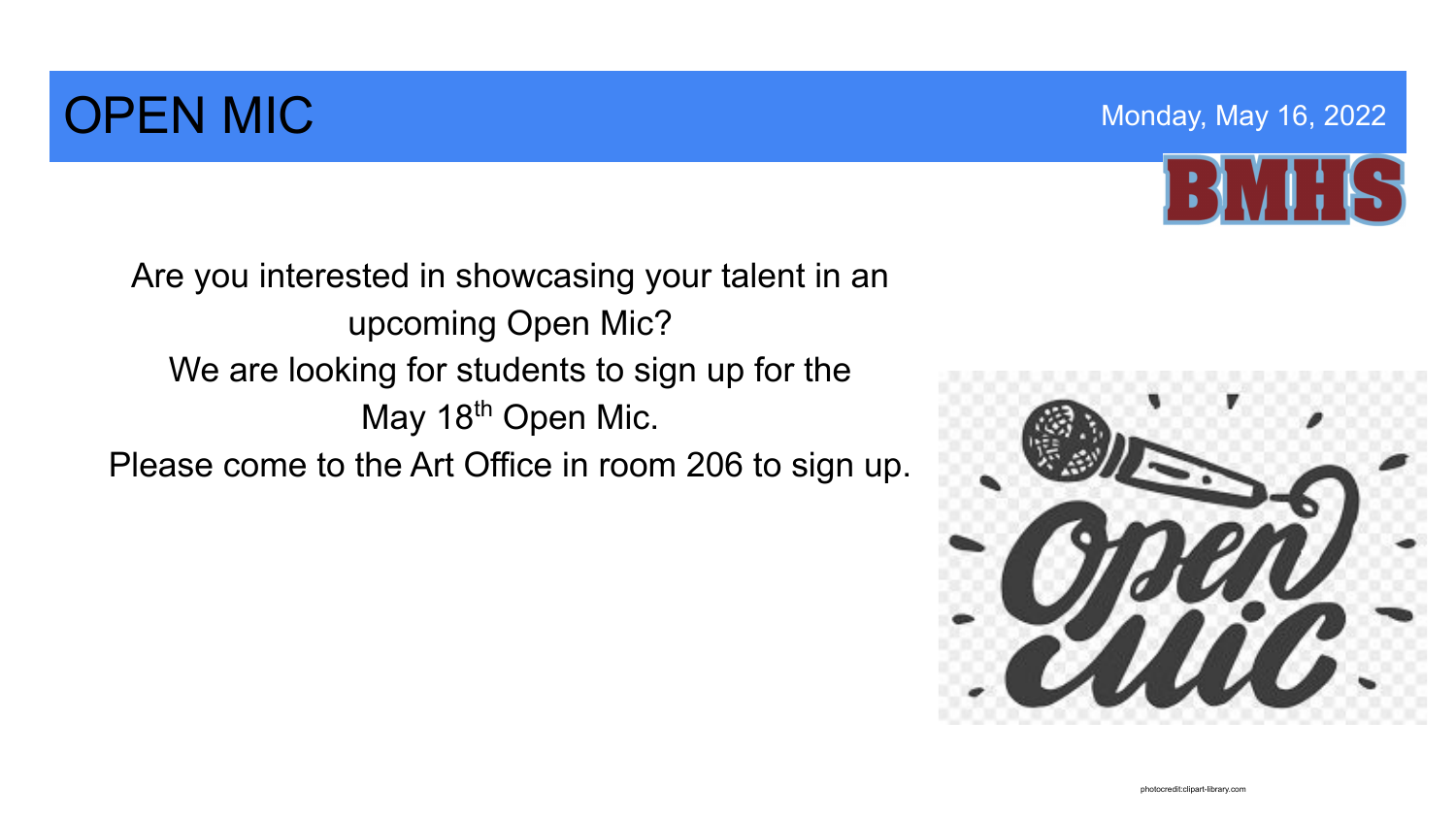#### CANADIAN WORLD STUDIES Monday, May 16, 2022

This is an announcement for any student who took grade 10 History in Semester One:

 The Canadian and World Studies Department is running an in school field trip that will be focused on Indigenous history, culture and practises. This field trip will be open to all grade 10 History students on a first come, first served basis.

If you are interested in participating, please come to the History office, room 216, on Tuesday, May 17 or any day after that, to pick up a permission form.

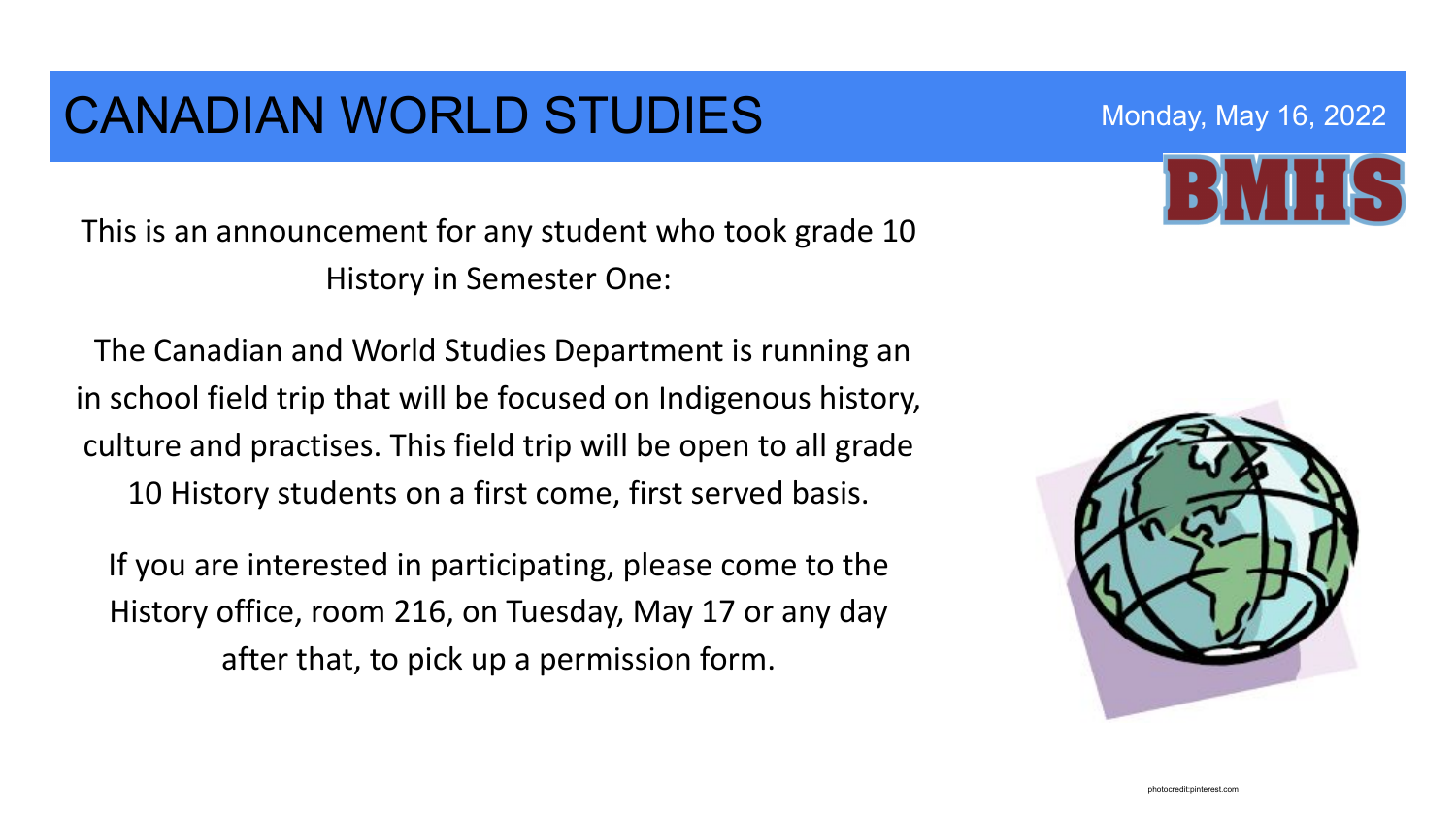#### THE LEGACY PROJECT Monday, May 16, 2022

The Legacy Project is up and running.

Period 3 classes will be coming down to room 174 to get your picture taken.

Gr.12 students who have a spare or missed their time – can come on May 18<sup>th</sup> during Period 3 to Room 174 to get their picture taken.

Be sure to leave your legacy!

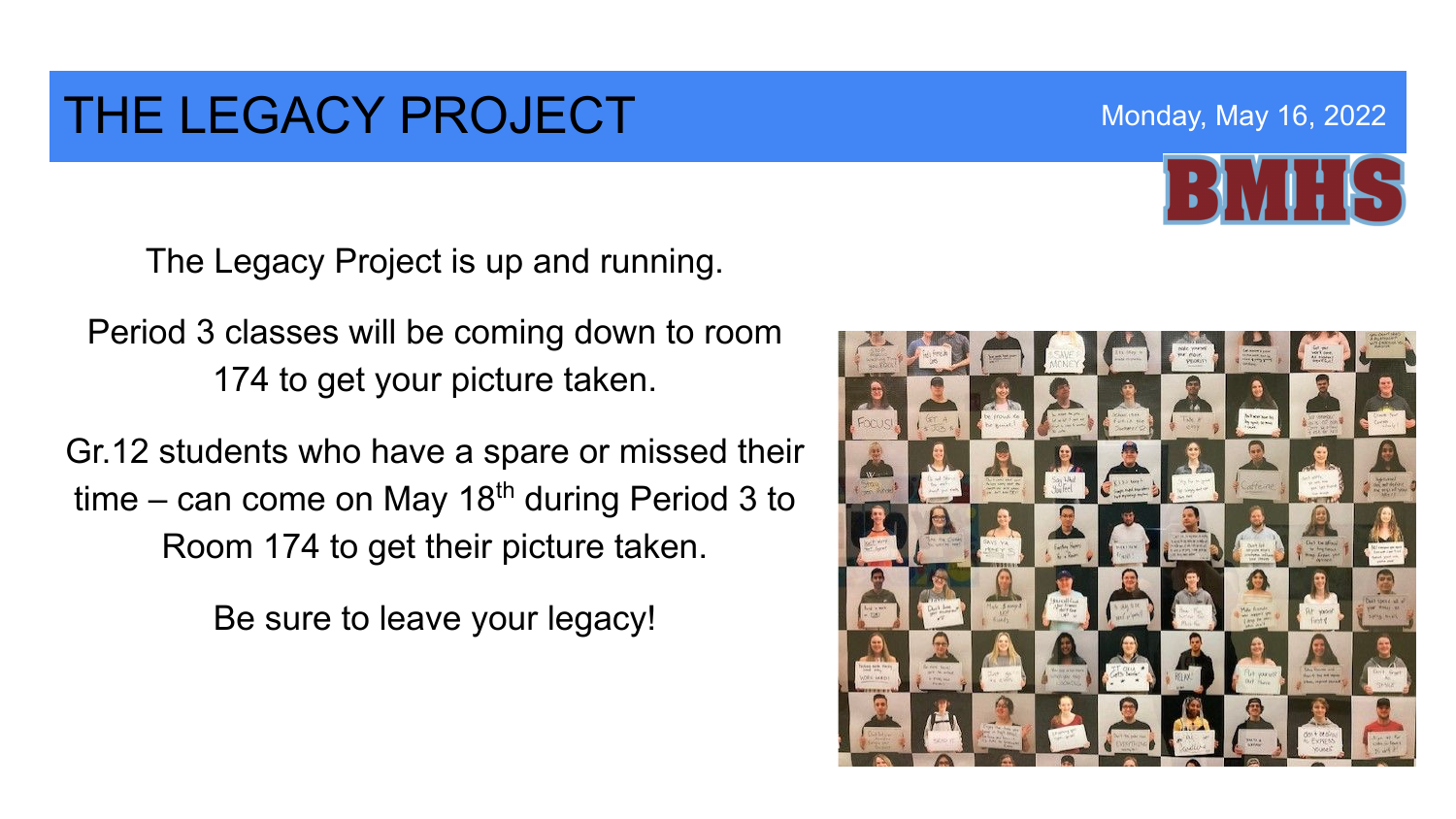#### BANTING OUTDOOR SPACES Monday, May 16, 2022

We are very excited to share with Banting students that a New Outdoor Basketball and Sports Court will be built for September 2022!

Students and staff have identified that a outdoor basketball sport court space would greatly improve wellness in our school and broader community. A large basketball court with several hoops will be a fun, safe space for students to gather and take part in sport. The sport court area can additionally be used for ball hockey, pickleball and other court-based games.

The game of basketball is inherently equitable. People of all abilities can play, and the only equipment required is a basketball. Banting would provide basketballs for students to sign out during lunchtime.

The court will be located on the south/east side of Banting school property and be accessible for all students. In addition to 6 hoops, the court space design will include benches and picnic tables for students to gather.

The basketball court will provide students with opportunities to improve their physical fitness, overall wellness, and sense of belonging in our school and broader community.

We are thrilled with this huge announcement and know that this space will be a welcoming addition for our school and community environment.

All proceeds from Banting Games tickets will go to help support the building of our new 2022-23 Outdoor Banting Basketball Court!









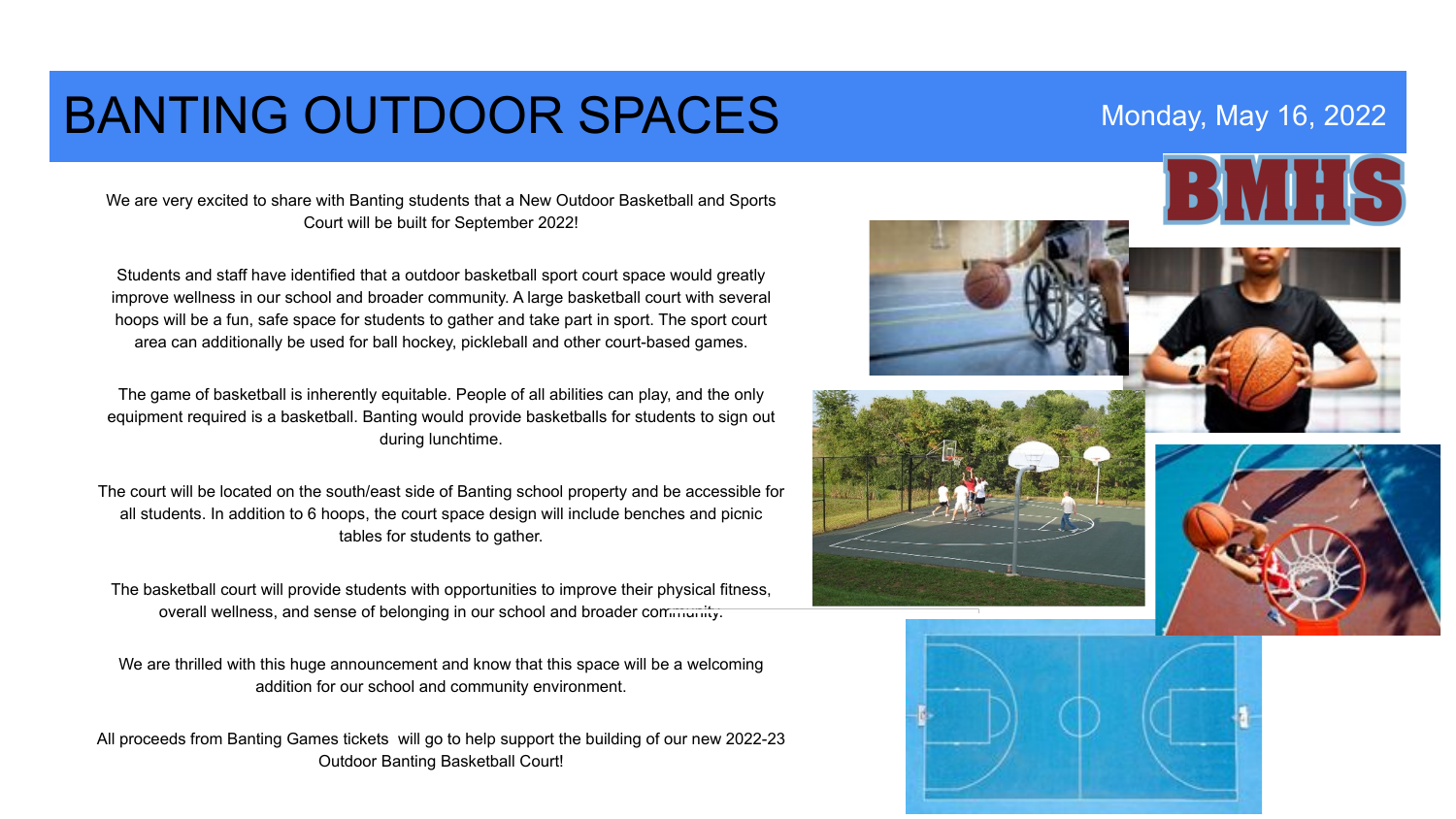#### MEANINGFUL MAY **May 16, 2022** Monday, May 16, 2022

#### MONDAY SUNDAY TUESDAY WEDNESDAY THURSDAY FRIDAY SATURDAY 202 **Focus on** Send your Look for Do something Take a step Let someone **Make a list** what you can friend a photo people doing kind for towards on inow how much of what matters do rather from a time good and someone you important goal they mean to most to you than what you enjoyed reasons to be š eally care about however small and why you and why you can't do together cheerful Ź  $\frac{11}{2}$  Look around What values Listen to a **Be grateful** Set yourself Find out obout Get outside are important for things that favourite piece a kindness for the little the values or and notice eaningful to you? Find bring you a of music and mission to help things, even in traditions of the beauty in remember what ways to use sense of awe others today difficult times another culture noture. them today and wonder it means to you 15 19 21 Look up Show your Do something Find a way Send a hand-**Reflect on** Share photos at the sky. gratitude to: to contribute to make what what makes you of 3 things you written note to Remember people who are to your local you do today feel valued and find meaningful someone you we are all part helping to make or memoroble community meaningful care about purposeful of something things better bigger 23 25 **Make** Ask Remember Focus on: **Recall three** Do something Find a way chaices that someone else on event in how your to help a project things you've special and have a positive what matters your life that actions make or charity you done that you revisit it in your impact for a difference most to them was really care about are proud of memory tonight others today meaningful for others and why **Today do** Share a Find three something to quote you find reasons to be care for the inspiring to give hopeful about natural world others a boost the future

Happier · Kinder · Together

**ACTION FOR HAPPINESS**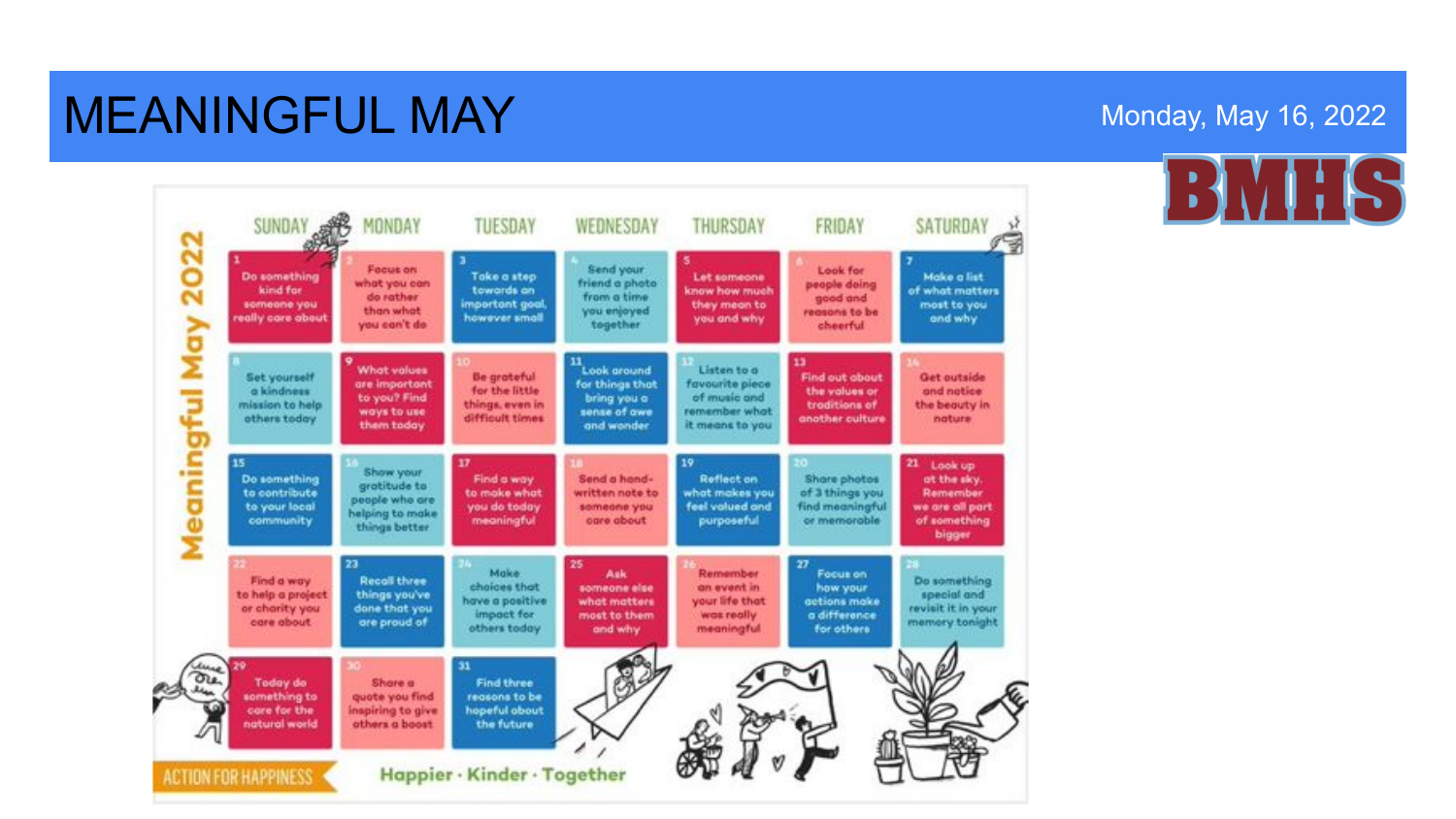### **BANTING GAMES** Monday, May 16, 2022

In order to accommodate for sporting schedules and other events, we have moved Banting Games to **Friday May 20.**  The event will start at 11:30am and end at 2:00pm.

For those of you who have signed up, please pay for your ticket on school Cash Online ASAP!





63 V 16